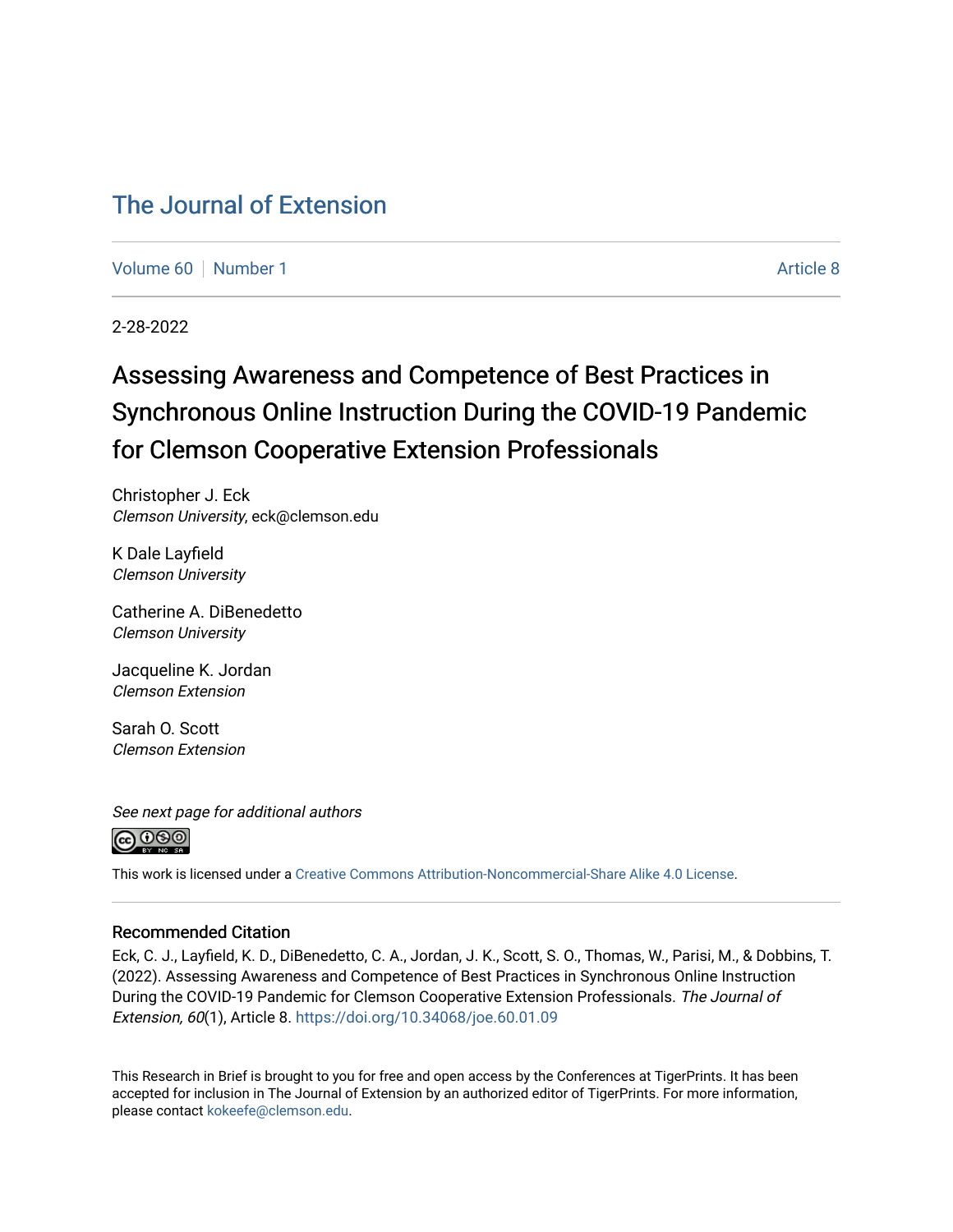### Assessing Awareness and Competence of Best Practices in Synchronous Online Instruction During the COVID-19 Pandemic for Clemson Cooperative Extension Professionals

#### Authors

Christopher J. Eck, K Dale Layfield, Catherine A. DiBenedetto, Jacqueline K. Jordan, Sarah O. Scott, Weatherly Thomas, Michelle Parisi, and Thomas Dobbins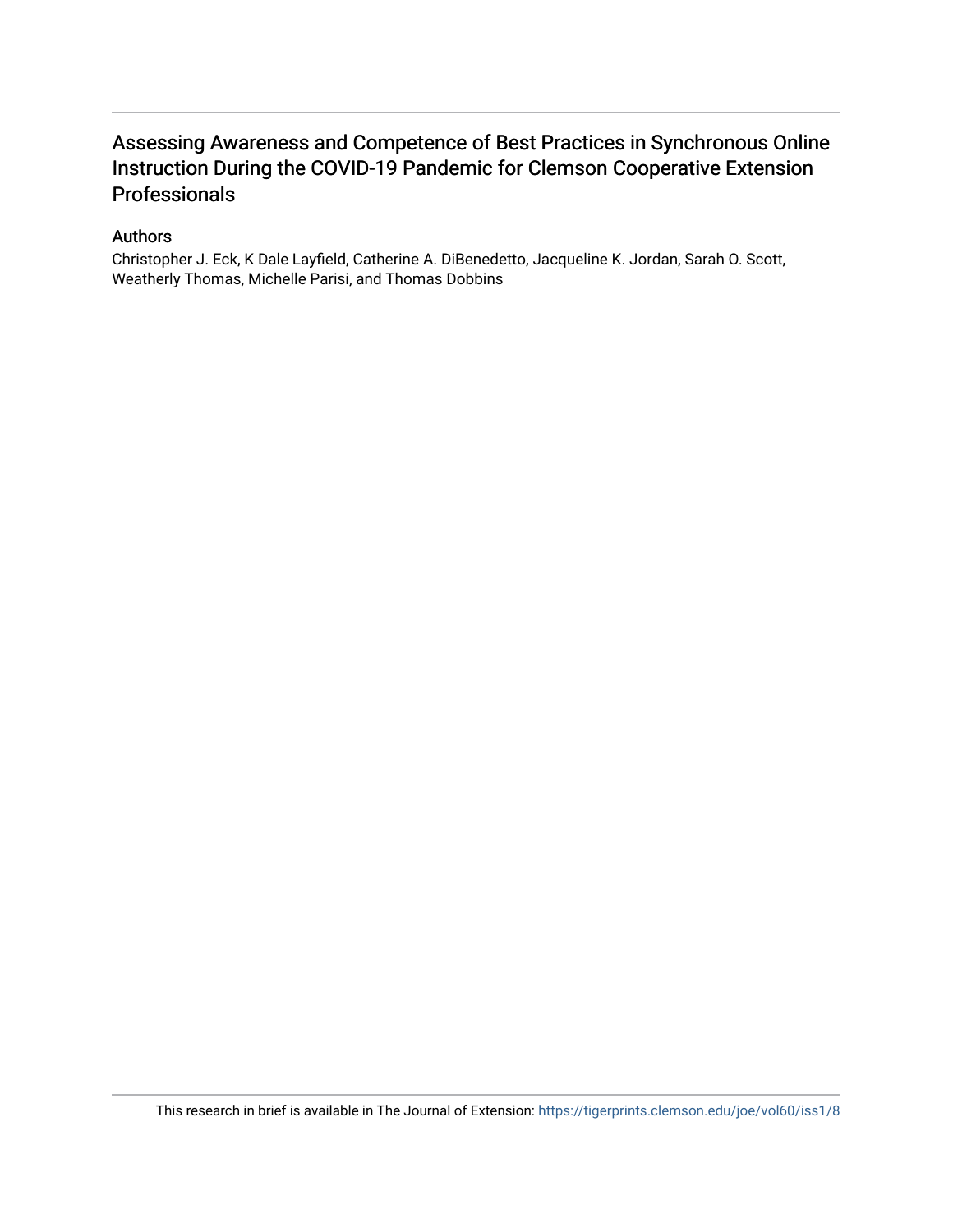# **Assessing Awareness and Competence of Best Practices in Synchronous Online Instruction During the COVID-19 Pandemic for Clemson Cooperative Extension Professionals**

CHRISTOPHER J. ECK<sup>1</sup>, K. DALE LAYFIELD<sup>1</sup>, CATHERINE A. DIBENEDETTO<sup>1</sup>, JACQUELINE K. JORDAN<sup>2</sup>, SARAH O. SCOTT<sup>2</sup>, WEATHERLY THOMAS<sup>2</sup>, MICHELLE PARISI<sup>1</sup>, AND THOMAS DOBBINS<sup>1</sup>

AUTHORS: 1Clemson University. ²Clemson Extension.

**Abstract**. Traditional delivery of Extension programming changed overnight in March 2020, when the COVID-19 outbreak forced switching traditional methods to virtual delivery. Extension professionals across South Carolina quickly adapted to online delivery. Concerns over instructor preparedness to use online tools, including functions to assure accessibility, did arise. Findings from this non-experimental, descriptive research study suggested Extension professionals used online tools (primarily Zoom). The majority were not comfortable using many of the features that would enhance instruction, including polling, file transfer, and live-streaming media platforms. Additionally, Microsoft Word and PowerPoint skills to assure accessibility for clientele were lacking.

#### INTRODUCTION AND THEORETICAL FRAMEWORK

The outbreak of COVID-19 suddenly put the world on lockdown in 2020. On March 11, 2020 the International Health Regulations Emergency Committee of the World Health Organization (2020) declared the Coronavirus outbreak a pandemic. This situation challenged education systems across the world and forced educators to shift to an online mode of teaching overnight (Dhawan, 2020), asking them to become both instructional designers and tutors and to use tools which few have fluently mastered (Rapanta et al., 2020).

The sudden outbreak of the pandemic forced many schools, businesses, and government agencies to move normal operations online to limit in-person contact. Immediately, a reliance on synchronous web-based software developed to facilitate operations. Although multiple videoconferencing programs have existed for years, many individuals experienced a learning curve while adapting to the new normal (Fawcett et al., 2020).

Synchronous online class sessions, where everyone joins a meeting at a scheduled time, are one way to create engagement when students are remote (Harvard University, 2020). The success of Extension programming is often predicated on in-person events, and numerous Extension programs are planned and scheduled well in advance of the anticipated

programming date (Stokes et al., 2020). Although in-person Extension events are common in South Carolina, Lobley and Quellette (2017) identified videoconferencing as a means to create an authentic online learning experience for volunteers by reducing the need to rely on face-to-face training. Other Extension studies have identified synchronous learning platforms, such as Zoom, as having engaging, easy-touse formats (Scanga et al., 2018) when best practices deliver effective virtual meetings or webinars (Robinson & Poling, 2017). Since March, Extension county offices have not been accessible to the public per protocols set by Clemson University and public health officials. Many agents transitioned to digital platforms to continue providing valuable resources and educational programs (The Newsstand, 2020). Rapidly developing technology has facilitated distance education in all disciplines, proving to be popular among students for various reasons, including the convenience and equal opportunities provided (McBrien, 2009). As discussed in the revised ADA 508 standards, agents must provide equal opportunities for those with disabilities through accessibility accommodations that provide assistance in viewing documents and presentations during online instruction (*U.S. General Services Administration*, 2020).

Additionally, following the mission of Cooperative Extension, Master Gardeners in South Carolina earn certification by providing 40 hours of educational service through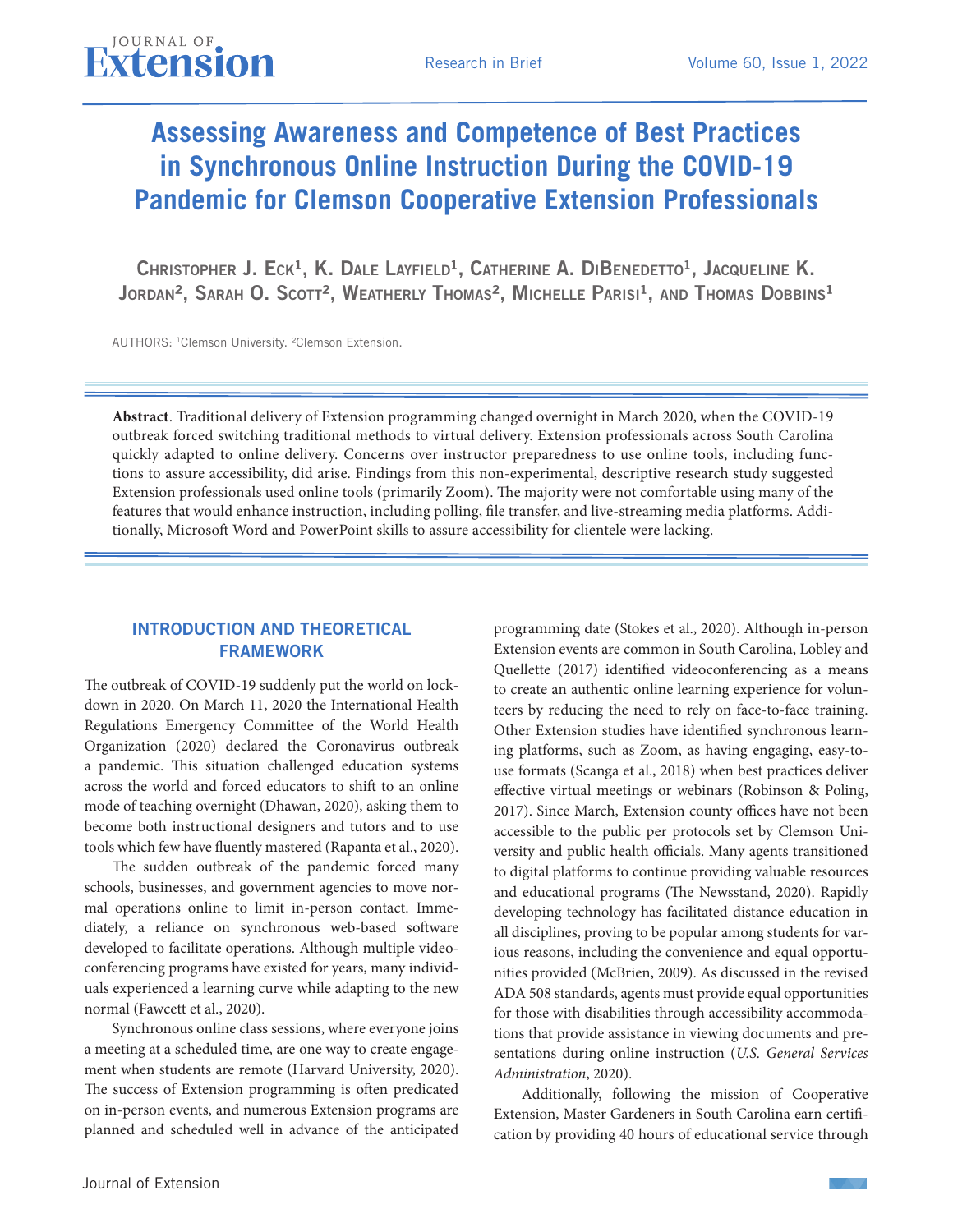volunteer activities (Cooperative Extension, n.d.). However, due to COVID-19, all South Carolina Master Gardener in-person volunteer activities were suspended (Cooperative Extension, n.d.). The Greenville Master Gardeners continued their service activities by initiating the Online Speakers Bureau in October 2020, allowing the certified volunteers to share their expertise through Zoom using an extensive catalog of free online presentations, many of which had multiple sessions (Greater Greenville Master Gardeners, n.d.). These activities warranted the volunteers' training on synchronous delivery features and ADA 508 standards (U.S. General Services Administration, 2020).

To assess the needs of Extension educators, the human capital theory was used to frame this study. Human capital theory aims to evaluate the current knowledge (Schultz, 1961) required for developing career-related skills (Smith, 2010). Furthermore, Smith (1776/1952) noted that not all labor inputs into an economy are quantitative, as they include "the acquired and useful abilities of all inhabitants or members of the society" (p. 119). Schultz (1961) noted that one form of education in human capital theory is on-the-job training, which allows for purposeful knowledge development that furthers an individual's job-specific abilities. Therefore, assessing Extension educators' needs for online delivery technology and accessibility skills informs stakeholders, allowing for opportunities to develop specified human capital that is essential during the pandemic.

The purpose of this study was to assess Clemson Cooperative Extension educators' knowledge and self-perceived competence levels of common synchronous online instruction platforms (i.e., Zoom, Google Meet, Microsoft Teams, and WebEx); their knowledge of features that enhance formal and informal instruction; and their ability to apply accessibility tools to allow all learners equal access to content. For this study, Extension educators included Extension Agents, Extension Specialists, and Master Gardeners in South Carolina. The objectives supporting this purpose were to 1) identify the demographics of Extension educators in South Carolina, 2) determine the most common synchronous learning platform used by Extension educators in South Carolina, 3) identify Extension educators' knowledge and self-perceived competence levels of synchronous learning features related to effective instruction, and 4) identify Extension professionals' knowledge and self-perceived competence levels of best practices for ensuring accessible Microsoft PowerPoint and Word files.

#### **METHODOLOGY**

This non-experimental descriptive research study of Clemson Extension educators included 155 agents and specialists and 122 Master Gardeners in South Carolina. A survey was developed by a research team of agricultural and Extension

educators to evaluate participants' knowledge and self-perceived competence using common synchronous learning platforms and accessibility aspects of Microsoft Word and PowerPoint. Proficiency and accessibility questions used a four-point Likert type scale (i.e., not competent to highly competent) to assess awareness and competency levels using meeting tools. The synchronous learning technology questions were divided into five categories: scheduling/meeting tools, meeting/presentation tools, communication tools, security tools, and recording/transcription tools. Additionally, demographic questions gathered pertinent information about age, gender, highest degree earned, use of synchronous learning before the COVID-19 pandemic, access to equipment, and internet availability.

Before distribution, the survey was evaluated for face and content validity (Privitera, 2017) by five faculty members in agricultural and Extension education, two Extension specialists, and one Master Gardener. The researchers distributed the survey to 277 individual email addresses with a Qualtrics Survey link following the recommendations of Dillman et al. (2014). After the initial email, two reminder emails were sent to non-respondents to increase participation per Dillman et al. (2014). Data analysis evaluated descriptive statistics using SPSS Version 27. Although the survey was evaluated for face and content validity, the survey was not pilot tested prior to distribution due to the urgent need to support Extension educators during the pandemic. Although this research is timely, the lack of a pilot test is a limitation of the study, and the context of the research should be taken into account.

#### FINDINGS

The first research objective aimed to identify the demographics of Extension educators in South Carolina. Participants included 71 Extension Agents, 17 Extension Specialists, 55 Master Gardeners, and eight Extension educators who delivered statewide programming spanning 32 counties, resulting in a 51.6% ( $n = 143$ ) response rate for this study. Participants ranged from 23 to 80 years of age, had degrees spanning from bachelor's to doctoral, and represented first-year professionals through those with 42 years of Extension experience (see Table 1).

Extension educators represented various specialization areas from 4-H youth to agribusiness, plant science, animal science, entomology, food systems and safety, forestry and wildlife, health and nutrition, water resources, and rural development.

Determining the most common synchronous learning platform for Extension educators in South Carolina was the second objective of this study. Of the 143 respondents, 142 of them reported primarily using Zoom for synchronous learning. The one other respondent relied on Microsoft Teams for the delivery of synchronous learning. The third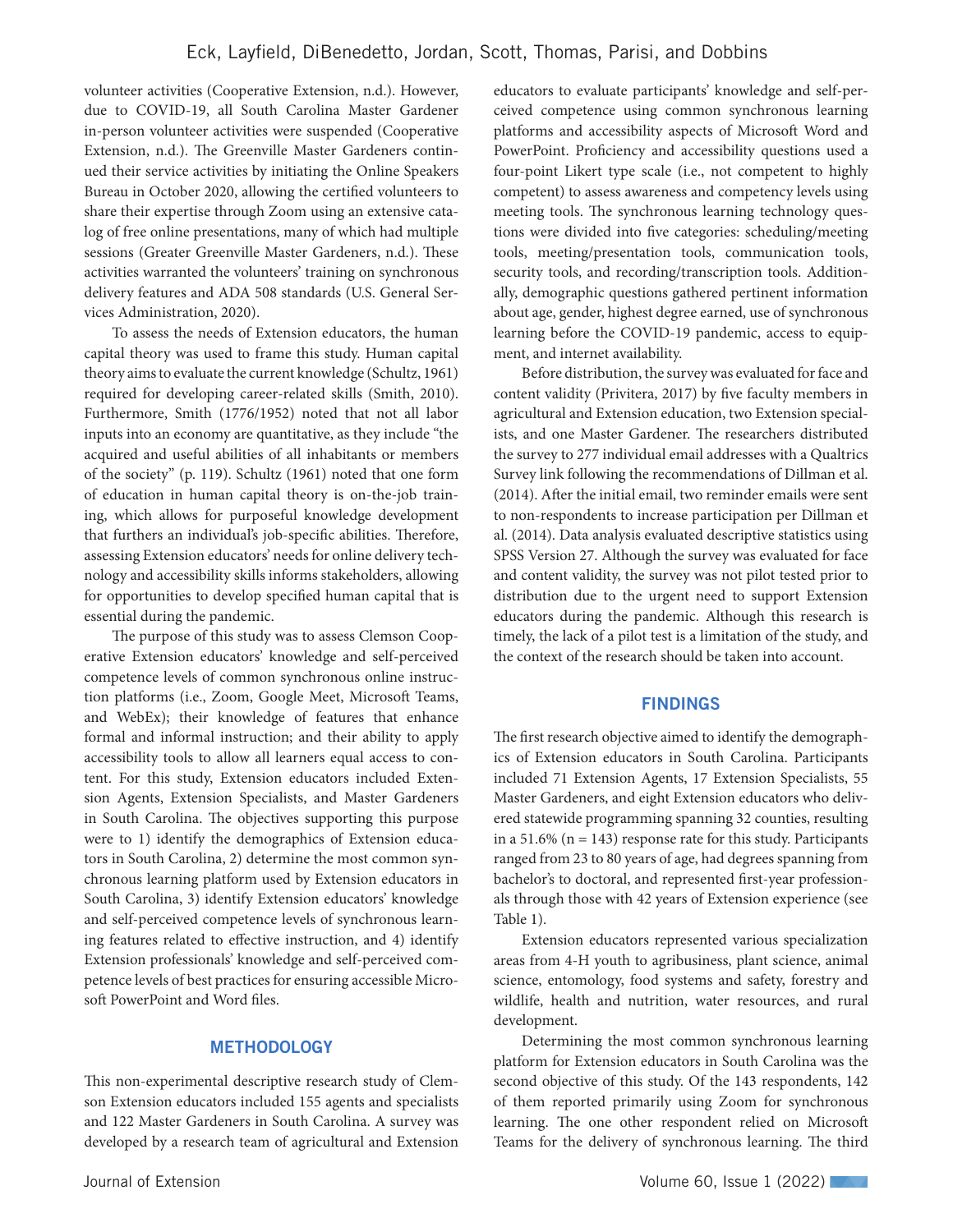|                                   | f              | $\%$ |
|-----------------------------------|----------------|------|
| Gender                            |                |      |
| Male                              | 24             | 16.8 |
| Female                            | 91             | 63.6 |
| Prefer not to respond             | 28             | 19.6 |
| Age                               |                |      |
| 23 to 29                          | 19             | 13.3 |
| 30 to 39                          | 20             | 13.9 |
| 40 to 49                          | 15             | 10.5 |
| 50 to 59                          | 18             | 12.6 |
| 60 to 69                          | 30             | 21.0 |
| 70 or older                       | 12             | 8.4  |
| Did not respond                   | 29             | 20.3 |
| Highest Degree Earned             |                |      |
| Bachelor's degree                 | 25             | 17.5 |
| Some master's work                | 15             | 10.5 |
| Master's degree                   | 53             | 37.1 |
| Some doctoral work                | 7              | 4.9  |
| Doctoral degree                   | 14             | 9.8  |
| Did not respond                   | 29             | 20.3 |
| Years in South Carolina Extension |                |      |
| $0$ to $5$                        | 35             | 24.4 |
| 6 to 10                           | 12             | 8.4  |
| 11 to 15                          | 11             | 7.7  |
| 16 to 20                          | $\overline{4}$ | 2.8  |
| 21 to 25                          | 3              | 2.1  |
| 26 to 30                          | $\overline{2}$ | 1.4  |
| 31 or more                        | 6              | 4.2  |
| Did not respond                   | 70             | 49.0 |

| Table 1. Personal and Professional Demographics of Extension |  |
|--------------------------------------------------------------|--|
| Educators in South Carolina                                  |  |

objective evaluated Extension educators' knowledge and selfperceived competence levels of synchronous learning features related to effective instruction based on their primary technology choice. Table 2 outlines the percentage of participants unaware of features/tools and their competence with each of the identified features/tools in Zoom represented by a mean and standard deviation. The features/tools identified in Table 2 are organized by level of competence, where  $1 = not$ competent,  $2 =$  somewhat competent,  $3 =$  competent, and  $4$ = highly competent.

The one Extension professional utilizing Microsoft Teams felt competent in using the desktop app, scheduling a meeting, inviting people to a meeting, enabling chat, raising a hand, removing someone from a meeting, muting participants, and recording a meeting. In contrast, they did not feel competent in locking down the meeting, assigning presenters, creating a poll, sharing files, using a whiteboard, or using a web browser to access meetings for Microsoft Teams. Although they were aware of all identified features, they only felt somewhat competent in sharing their screen, using the mobile app, and changing their virtual background.

The final research objective sought to identify Extension educators' knowledge and self-perceived competence levels of best practices for ensuring accessibility to Microsoft PowerPoint and Word files. Many participants were not aware of accessibility features in Microsoft Word or PowerPoint. Table 3 outlines the accessibility features, along with the percentage of respondents who reported they were unaware of each feature. Means and standard deviations are reported for each, and features are sorted based on the educators' perceived levels of competence (see Table 3).

#### CONCLUSIONS, IMPLICATIONS, AND RECOMMENDATIONS

The Extension educators who responded to this study  $(n =$ 143) included Extension Specialists and county agents representing 32 of the 46 counties in South Carolina. They were a valid representation of the Extension population in South Carolina based on their reported personal and professional characteristics. This study's findings suggested that Extension educators were actively using the synchronous online learning tools available primarily in Zoom post-COVID-19 but were not entirely comfortable with or aware of all available features. Previous studies identified Extension educators using online learning platforms such as Zoom effectively for local, state, national, and international webinars (Lobley & Ouellette, 2017; Robinson & Poling, 2017; Stokes et al., 2020), but we found participants used the online learning platforms somewhat ineffectively. While only 38.5% of participants reported using synchronous learning technology before the pandemic, all Extension educators in this study began utilizing a platform to deliver programming across South Carolina due to the COVID-19 restrictions. Unfortunately, we found a significant lack of competency in features that would enhance instruction and participant engagement, such as the use of polling, file transferring, and livestreaming media platforms, including YouTube. Perhaps these features should be further promoted and added to best practices for participant engagement in online learning platforms, such as those developed by Robinson and Poling (2017).

Furthermore, South Carolina Extension educators lacked knowledge and ability related to accessibility features available for virtual delivery within Microsoft Word and PowerPoint. Nearly one-third of the participants were not aware of the accessibility features available within Word and PowerPoint. Those who were aware lacked the competence to use the features effectively. The most significant competency was found with the proper use of hyperlinks in Microsoft Word,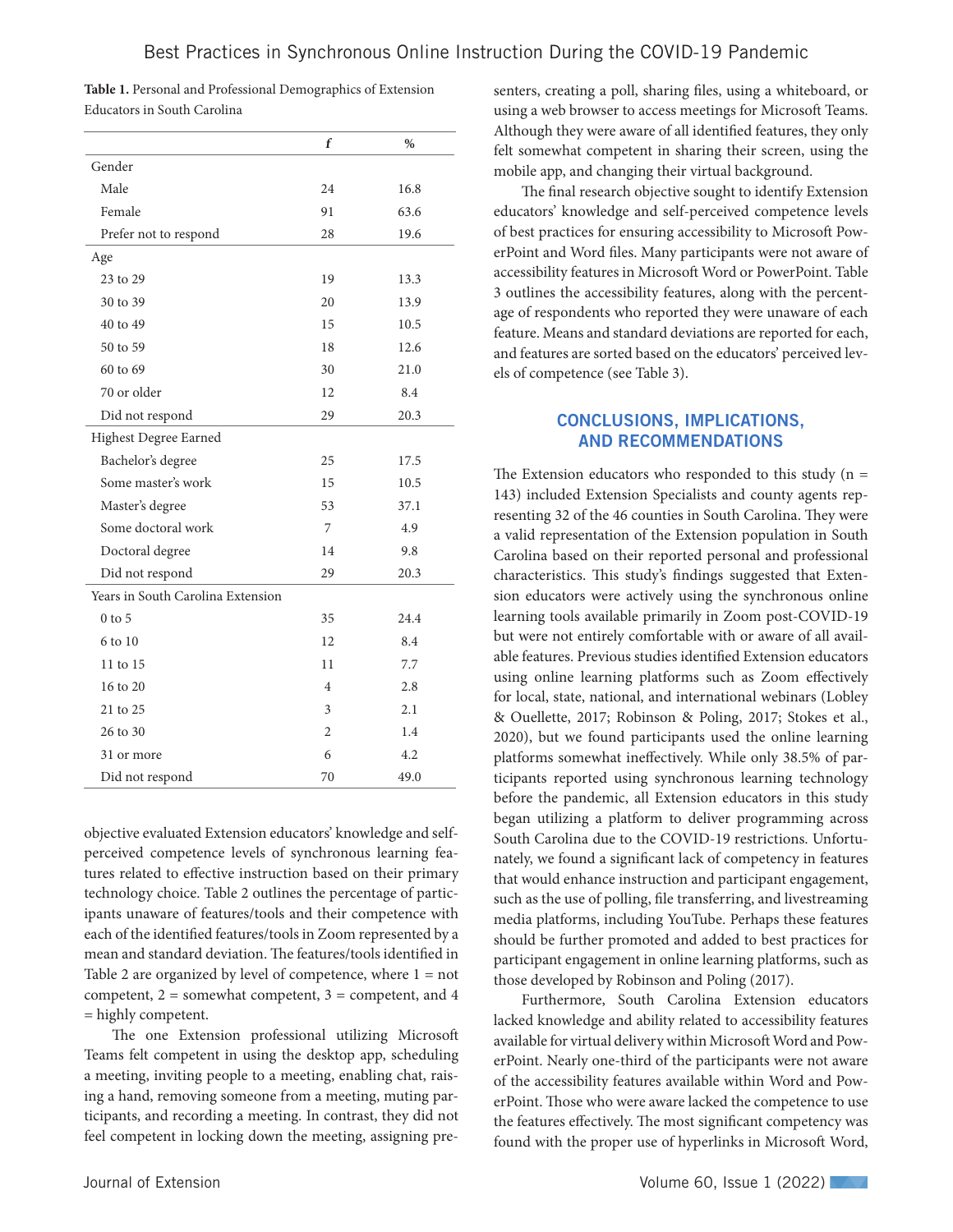### Eck, Layfield, DiBenedetto, Jordan, Scott, Thomas, Parisi, and Dobbins

| Feature/Tool                     | Percentage Unaware | $\mu$ | <b>SD</b> |
|----------------------------------|--------------------|-------|-----------|
| Chat                             | 2.8                | 3.30  | .91       |
| Raise hand                       | 3.5                | 3.28  | .90       |
| Invite participants to a meeting | 2.1                | 3.19  | .94       |
| Schedule meetings                | 2.8                | 3.16  | .92       |
| Screen sharing                   | 3.5                | 3.14  | .99       |
| Start a meeting (web browser)    | 2.1                | 3.13  | .93       |
| Start a meeting (desktop app)    | 4.9                | 3.11  | 1.00      |
| Mute participant                 | 3.5                | 2.98  | .94       |
| Start a meeting (mobile app)     | 7.0                | 2.85  | 1.01      |
| Record meeting                   | 7.0                | 2.79  | 1.09      |
| Virtual backgrounds              | 6.3                | 2.69  | 1.00      |
| Promote to panelist              | 11.2               | 2.64  | 1.10      |
| Access recording and transcript  | 9.8                | 2.50  | .93       |
| Lock meeting room                | 14.0               | 2.46  | 1.02      |
| Polling                          | 17.5               | 2.41  | 1.01      |
| <b>Breakout rooms</b>            | 15.4               | 2.36  | .96       |
| Remove participant               | 20.3               | 2.25  | 1.03      |
| Annotation tools                 | 23.1               | 2.21  | 1.03      |
| Virtual whiteboard               | 27.3               | 2.13  | 1.03      |
| File transfer                    | 33.6               | 1.85  | .90       |
| Panelist practice sessions       | 38.5               | 1.73  | .82       |
| Broadcast (Livestream)           | 42.7               | 1.63  | .73       |

*Note.* For mean,  $1 = not$  competent;  $2 =$  somewhat competent;  $3 =$  competent;  $4 =$  highly competent.

Table 3. South Carolina Extension Educators' Awareness and Competence of Accessibility Features in Microsoft PowerPoint and Word

| Microsoft  | Feature                                          | <b>Percentage Unaware</b> | $\mu$ | S.D. |
|------------|--------------------------------------------------|---------------------------|-------|------|
| Word       | Proper use of hyperlinks                         | 29.4                      | 2.14  | 1.13 |
|            | Adding alternate text for images                 | 30.8                      | 2.12  | 1.12 |
|            | Proper use of headings                           | 33.6                      | 2.06  | 1.14 |
|            | Proper use of tables                             | 32.9                      | 2.03  | 1.11 |
|            | Exporting to PDF (preserving accessi-<br>bility) | 31.5                      | 2.02  | 1.13 |
|            | Proper use of lists                              | 34.3                      | 1.98  | 1.09 |
|            | Identify document language                       | 39.9                      | 1.83  | 1.02 |
|            | Using the accessibility checker                  | 50.3                      | 1.56  | .85  |
| PowerPoint | Built-in slide templates                         | 32.2                      | 2.07  | 1.20 |
|            | <b>Export to PDF</b>                             | 32.2                      | 2.03  | 1.21 |
|            | Unique slide titles                              | 36.4                      | 1.90  | 1.13 |
|            | Set reading order of slide contents              | 39.9                      | 1.81  | 1.04 |
|            | Add alt text to visuals and tables               | 40.6                      | 1.79  | 1.01 |
|            | Making hyperlinks and tables accessible          | 39.9                      | 1.78  | 1.00 |
|            | Use the accessibility checker                    | 51.0                      | 1.50  | .79  |

*Note.* For mean,  $1 = not$  competent;  $2 =$  somewhat competent;  $3 =$  competent;  $4 =$  highly competent.